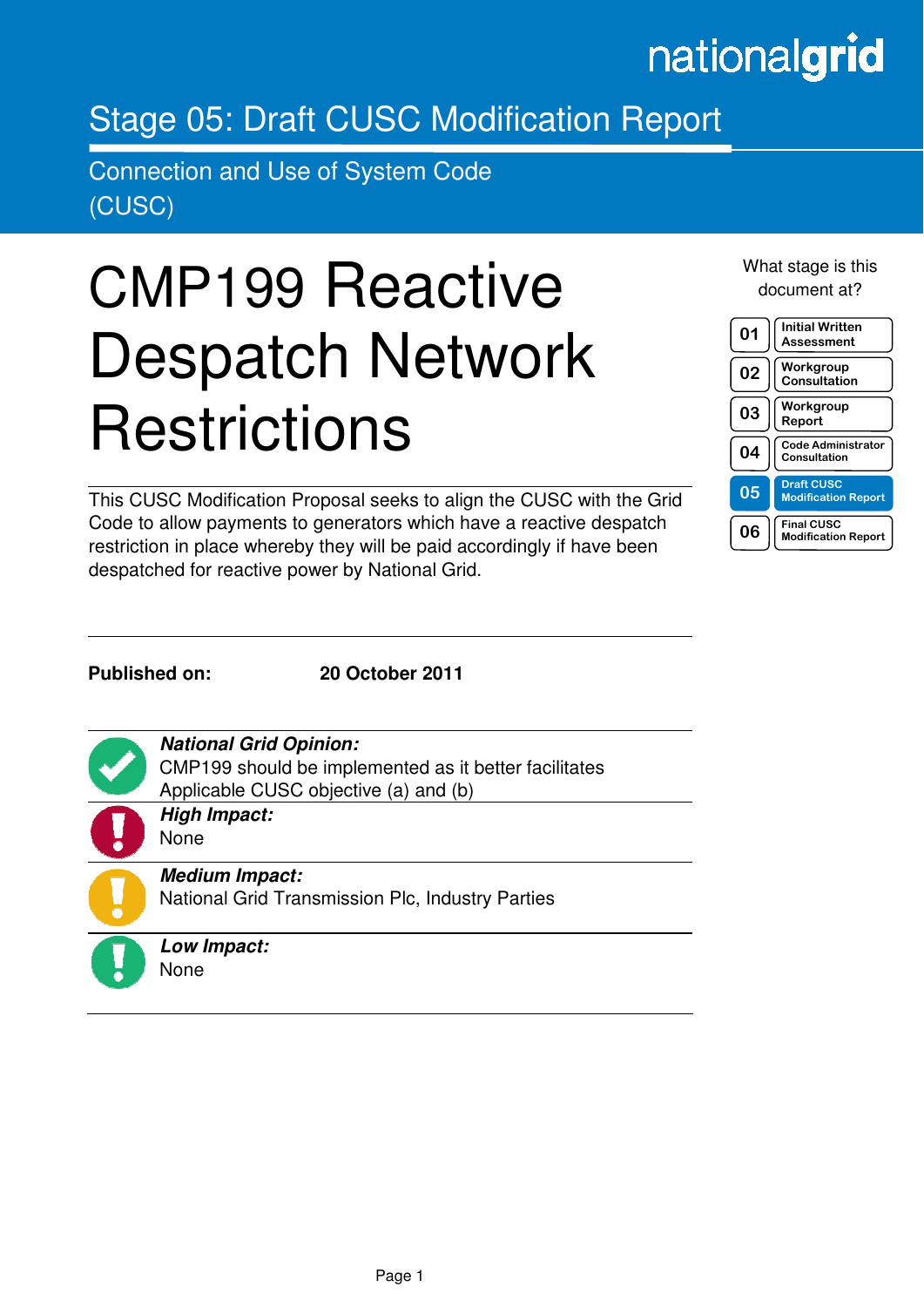| 3 <sup>1</sup>          |                                                                    |  |
|-------------------------|--------------------------------------------------------------------|--|
| $\overline{\mathbf{4}}$ |                                                                    |  |
|                         |                                                                    |  |
|                         |                                                                    |  |
|                         |                                                                    |  |
|                         |                                                                    |  |
|                         |                                                                    |  |
|                         | Annex 3 - Code Administrator Consultation Response 15              |  |
|                         | Annex 4 - Grid Code Modification E/11 Authority Decision Letter 18 |  |

#### **About this document**

This document is the draft of the CUSC Modification Report which contains the responses to the Code Administrator Consultation. This document has been prepared and issued by National Grid under the rules and procedures specified in the CUSC. The purpose of this document is to assist the Panel in their recommendation vote whether to implement CMP199.

#### **Document Control**

| <b>Version</b> | Date            | Author               | <b>Change Reference</b>   |
|----------------|-----------------|----------------------|---------------------------|
| 0.1            | 07 October 2011 | <b>National Grid</b> | Draft for industry review |
| 0.2            | 20 October 2011 | <b>National Grid</b> | Draft for Panel vote      |

Proposer: **Steve Lam**  National Grid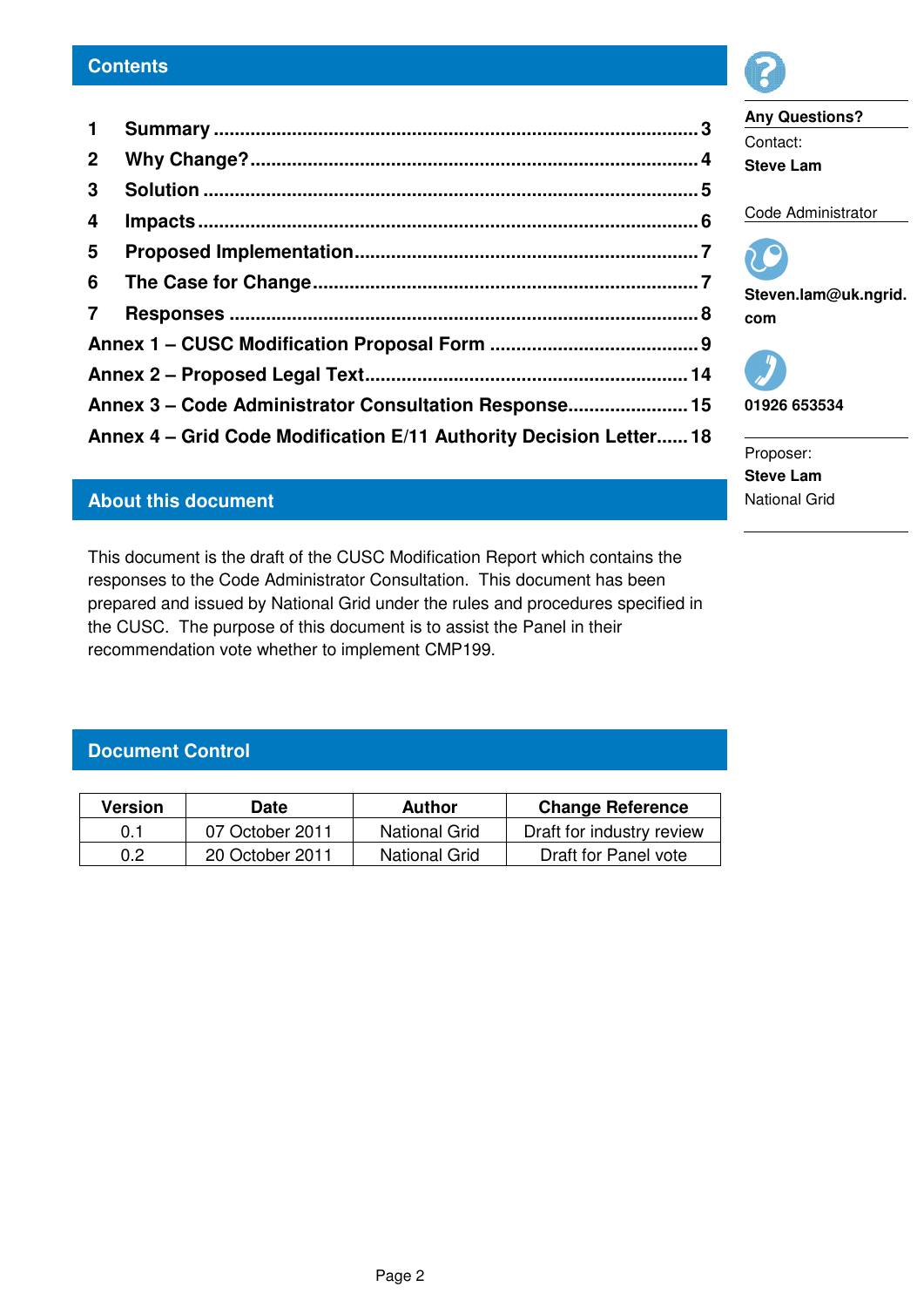- 1.1 The implementation of CAP169 Working Group Alternative Amendment 3, and its consequential Grid Code modification E/09, prohibited National Grid from instructing embedded generators which are under a network restriction, to provide reactive services. This had the effect of preventing National Grid from despatching those generators whose reactive capability range was only marginally less than the obligations specified in the Grid Code. This was an unintended consequence of CAP169 as the Ofgem CAP169 decision letter stated that one of the contributing reasons for the approval of WGAA3 was that under the other alternatives, National Grid may not be able to instruct such generators to 0 MVAr. Therefore reactive payments would be made even if the reactive services were not aiding system operation. These costs would then ultimately fall to consumers which would not be economical. However, the approval of Working Group Alternative Amendment 3 also impacted embedded generators which could be dispatched to zero but could not provide the full MVAr range as specified in the Grid Code, due to the DNO network restriction.
- 1.2 To address this issue, the Grid Code Modification E/11 proposed to allow the despatching of network restricted generators by adding in a new definition of a "Reactive Despatch to Zero MVAr Network Restriction" to include only those generators which cannot provide 0 MVAr. On 10 October 2011, the Authority approved the Grid Code Modification E/11 with an implementation date to be decided by National Grid which would be dependent on the outcome of CMP199. The decision letter for E/11 can be found in Annex 4 of this document.
- 1.3 This CUSC Modification Proposal aligns the CUSC with the Grid Code to allow payments to generators which have a reactive despatch restriction in place whereby they will be paid accordingly if have been despatched by National Grid.
- 1.4 CMP199 was proposed by National Grid and submitted to the CUSC Modifications Panel for their consideration on 18 August 2011. The Panel determined that the proposal should be sent to the Code Administrator Consultation phase and that they should report back to the CUSC Modification Panel in October 2011.

#### **National Grid Opinion**

1.5 National Grid supports the implementation of CMP199 as it better facilitates the Applicable CUSC Objectives. This is achieved by facilitating the payment to "restricted" generators for reactive power and therefore prevent discrimination to generators with a deemed restriction, thereby facilitating effective competition.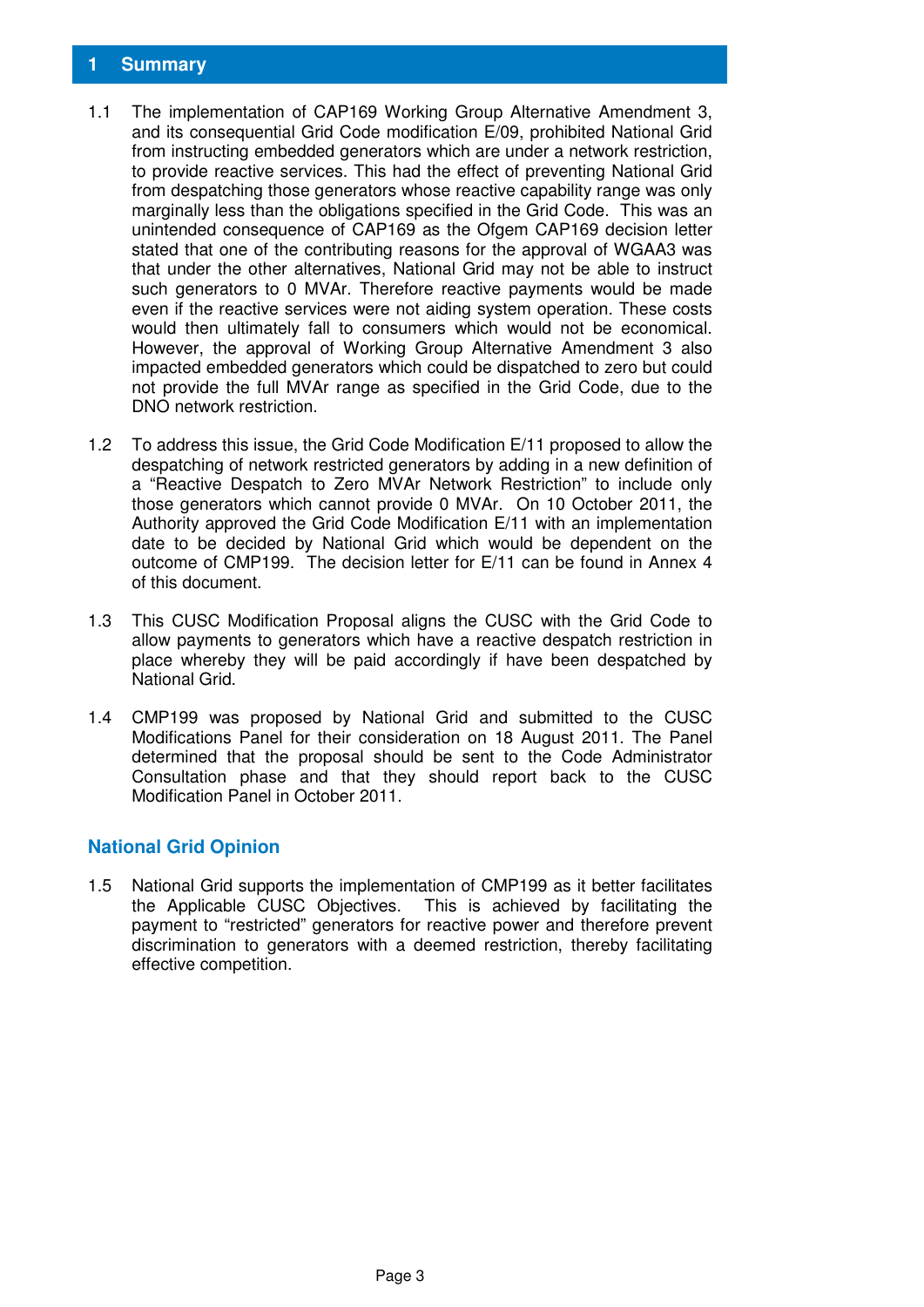#### **2 Why Change?**

- 2.1 Currently the Grid Code definition for generator Reactive Despatch Network Restriction means that any generator that cannot meet the full reactive range is subject to a network restriction. This includes generators which cannot reach the extremities of the range, i.e. they may only be able to provide 90% of the specified range. As a consequence, National Grid cannot despatch such generators for reactive power, limiting the overall number of generators that can be despatched.
- 2.2 For embedded generators, some may be under a Distribution Network Operator (DNO) restriction, rather than a self imposed restriction which means that they cannot provide the reactive power range specified in the Grid Code.
- 2.3 The result of this is that some Embedded Generators are prevented from providing a reactive service to National Grid within the range the DNO network can accommodate, which may be just short of the Grid Code defined range. This has a consequential effect on maintaining the integrity of the transmission system and could be seen as inefficient as a generator may have the ability to provide a reactive service but is not permitted due to the DNO network restriction.
- 2.4 A proposed solution was initially taken to the Grid Code Review Panel (GCRP) which agreed that it should be developed at the Balancing Services Standing Group (BSSG). The BSSG believed that a change was required to both the Grid Code and CUSC to allow the technical aspects and the commercial aspects of the proposal to be addressed separately.
- 2.5 At the May 2011 GRCP, it was agreed that a consultation should be issued to the industry to propose a new definition of "Reactive despatch to Zero Network Restriction" within the Grid Code. This proposed to limit the definition of a network restriction to only those instances where National Grid cannot despatch generators to 0 MVAr. In other words, the network restriction would only apply where National Grid cannot despatch the generator to 0 MVAr. The consultation titled E/11 (Reactive Despatch Network Restrictions) was published on 11 July 2011 and closed on 08 August 2011 whereby 3 responses were received which were fully supportive of the modification. E/11 has now been approved by the Authority. The link to the consultation and Authority decision letter can be found below:

http://www.nationalgrid.com/uk/Electricity/Codes/gridcode/consultationpaper s/

- 2.6 Currently as the CUSC still refers to the general Grid Code definition of a "reactive despatch network restriction" it prohibits any payments to generators with such restrictions in place. When E/11 is implemented, it will introduce an inconsistency whereby certain restricted generators can be despatched but they would not be paid for the service.
- 2.7 The key defect is that the CUSC definition for reactive despatch network restrictions will not align with the Grid Code definition when E/11 is implemented. This modification proposal does not discuss the merits of whether the despatching of restricted generators should be allowed as this is covered in the Grid Code Modification E/11. By aligning the CUSC with the new proposed Grid Code definition this will then allow payments to be made to generators which can provide zero MVAr even if they have a wider Reactive Despatch Network Restriction.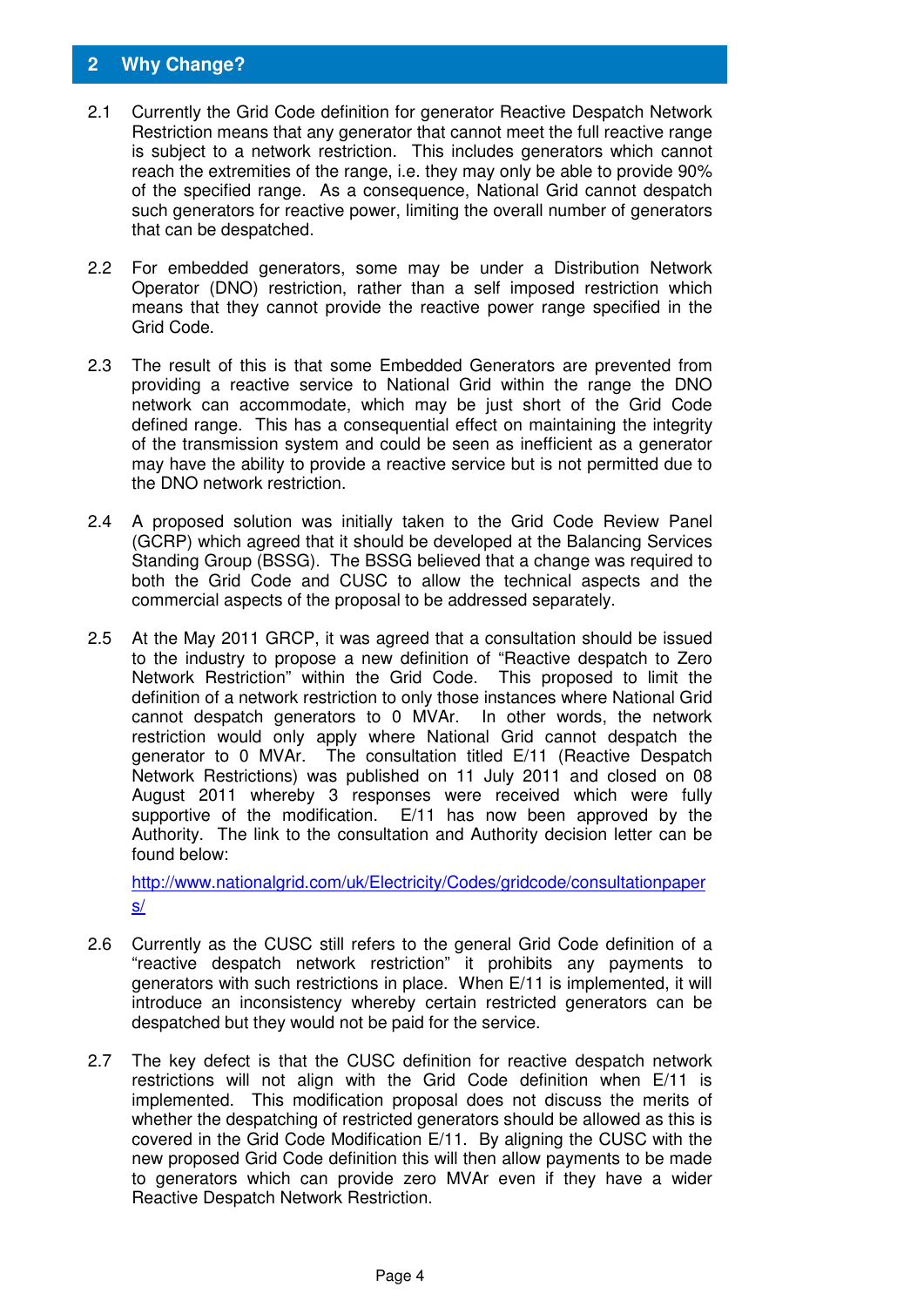#### **3 Solution**

- 3.1 In order to resolve the inconsistency between the CUSC and the Grid Code which would be introduced when E/11 is implemented, CMP199 proposes to align the definition of "Reactive despatch to Zero MVAr Restriction". This will allow payments to generators which do not have such a restriction in place when they have been despatched by National Grid.
- 3.2 Therefore CMP199 proposes to edit the existing CUSC definition of "reactive despatch network restriction" to "reactive despatch to zero MVAr network restriction. The actual description of the definition will remain within the Grid Code. As there are several references to the current definition with Schedule 3 of the CUSC, these will also have to be updated. The proposed legal text can be found in Annex 2 of this consultation.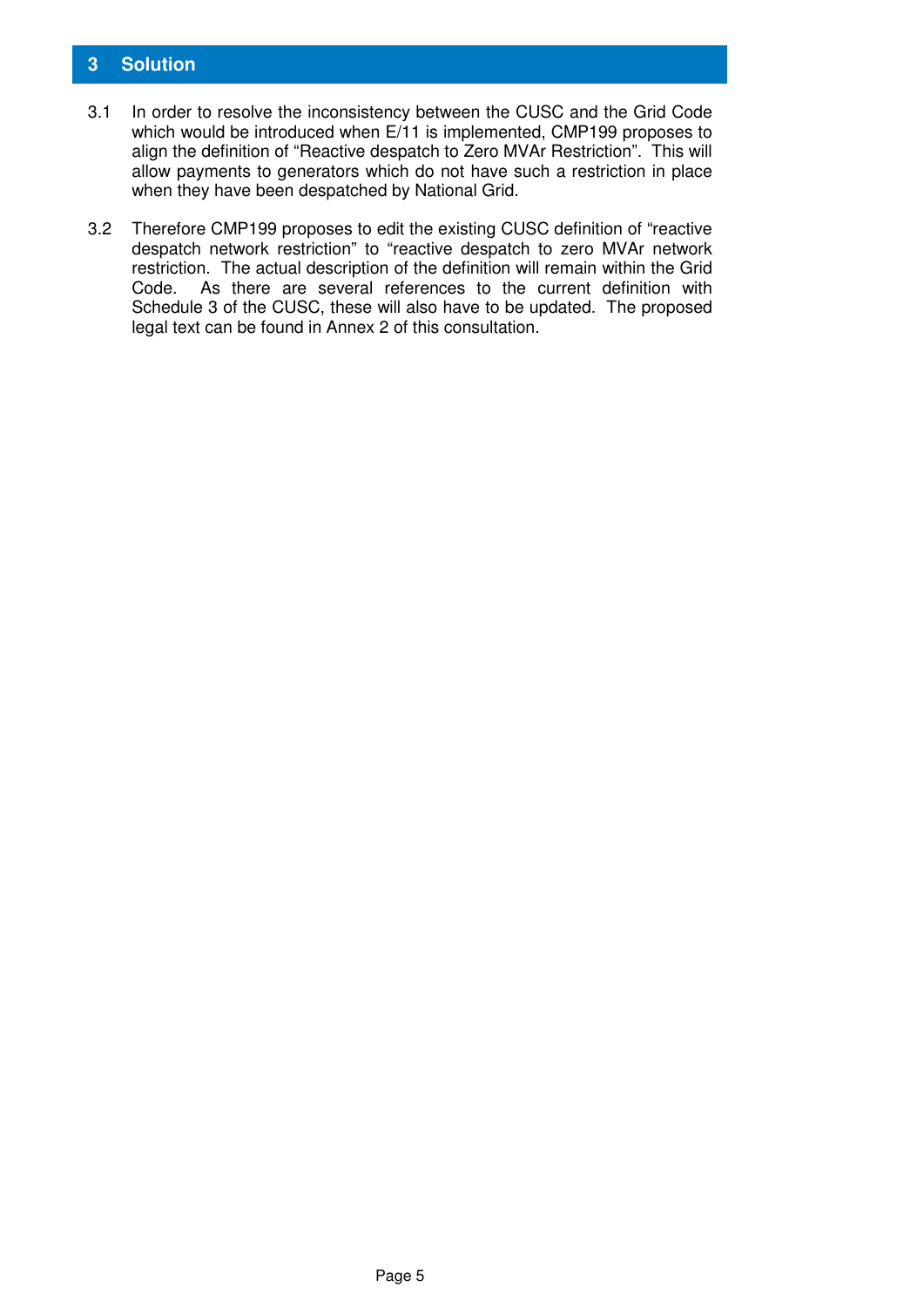#### **Impact on the CUSC**

- 4.1 CMP199 requires amendments to the following parts of the CUSC:
	- Section 11 [Interpretation and Definitions]
	- Schedule 3 Appendix 1
	- Schedule 3 Appendix 2
- 4.2 The text required to give effect to this proposal is contained in Annex 2 of this document.

#### **Impact on Greenhouse Gas Emissions**

4.3 The proposer has not identified any material impacts on Greenhouse gas Emissions

#### **Impact on Core Industry Documents**

4.4 The proposer has not identified any impacts on Core Industry Documents.

#### **Impact on other Industry Documents**

4.5 CMP199 is a consequential change to the Grid Code Modification E/11. On the 10 October 2011 the Authority directed that the proposed change under E/11 should be made which would introduce a new definition of "Reactive despatch to Zero MVAr Restriction" into the Grid Code.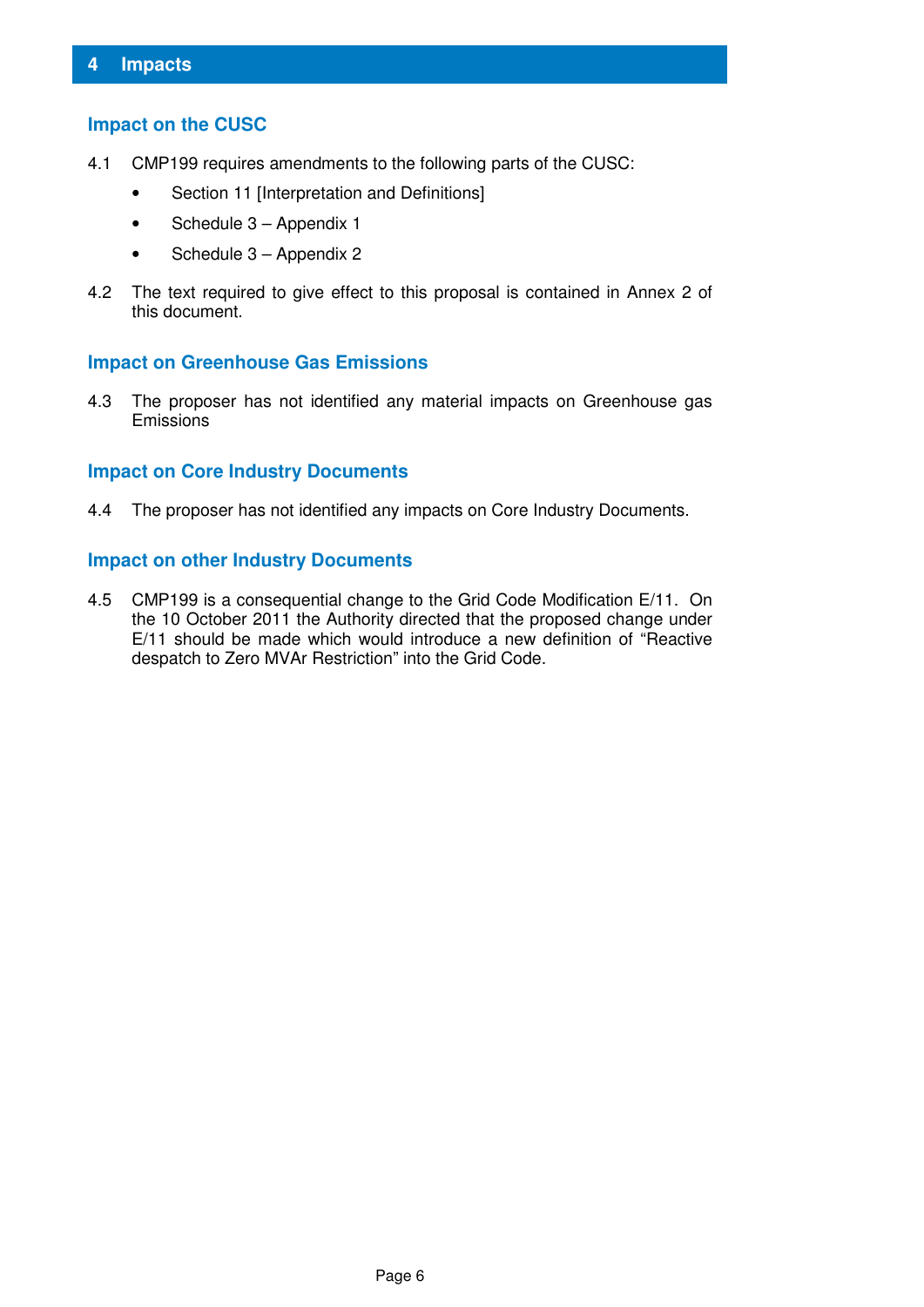5.1 National Grid proposes CMP199 should be implemented 10 business days after an Authority decision. The respondent to the Code Administrator Consultation agreed with this approach.

#### **6 The Case for Change**

#### **Assessment against Applicable CUSC Objectives**

- 6.1 The proposer considers that CMP199 would better facilitate the following CUSC Objectives
	- (a) the efficient discharge by the licensee of the obligations imposed upon it under the Act and by this licence;

When the Grid Code Modification E/11 has been implemented, this CUSC Modification will ensure that National Grid can facilitate payment for the despatching of network restricted generators. This will increase the pool of potential providers of reactive power and result in increased efficiency by the Company.

(b) facilitating effective competition in the generation and supply of electricity, and (so far as consistent therewith) facilitating such competition in the sale, distribution and purchase of electricity.

The proposal will also ensure appropriate remuneration through ensuring payment is made only in instances where access to the service is available for the purposes of Transmission system operation, whilst no payment is made when restrictions on instruction to 0 MVAr are in place. Thereby ensuring the system is operated and managed in the most economic and efficient manner.

#### **National Grid Opinion**

6.2 National Grid supports CMP199 as it better facilitates the Applicable CUSC Objectives. This is achieved by facilitating the payment to "restricted" generators for reactive power and therefore prevent discrimination to generators with a deemed restriction, thereby facilitating effective competition.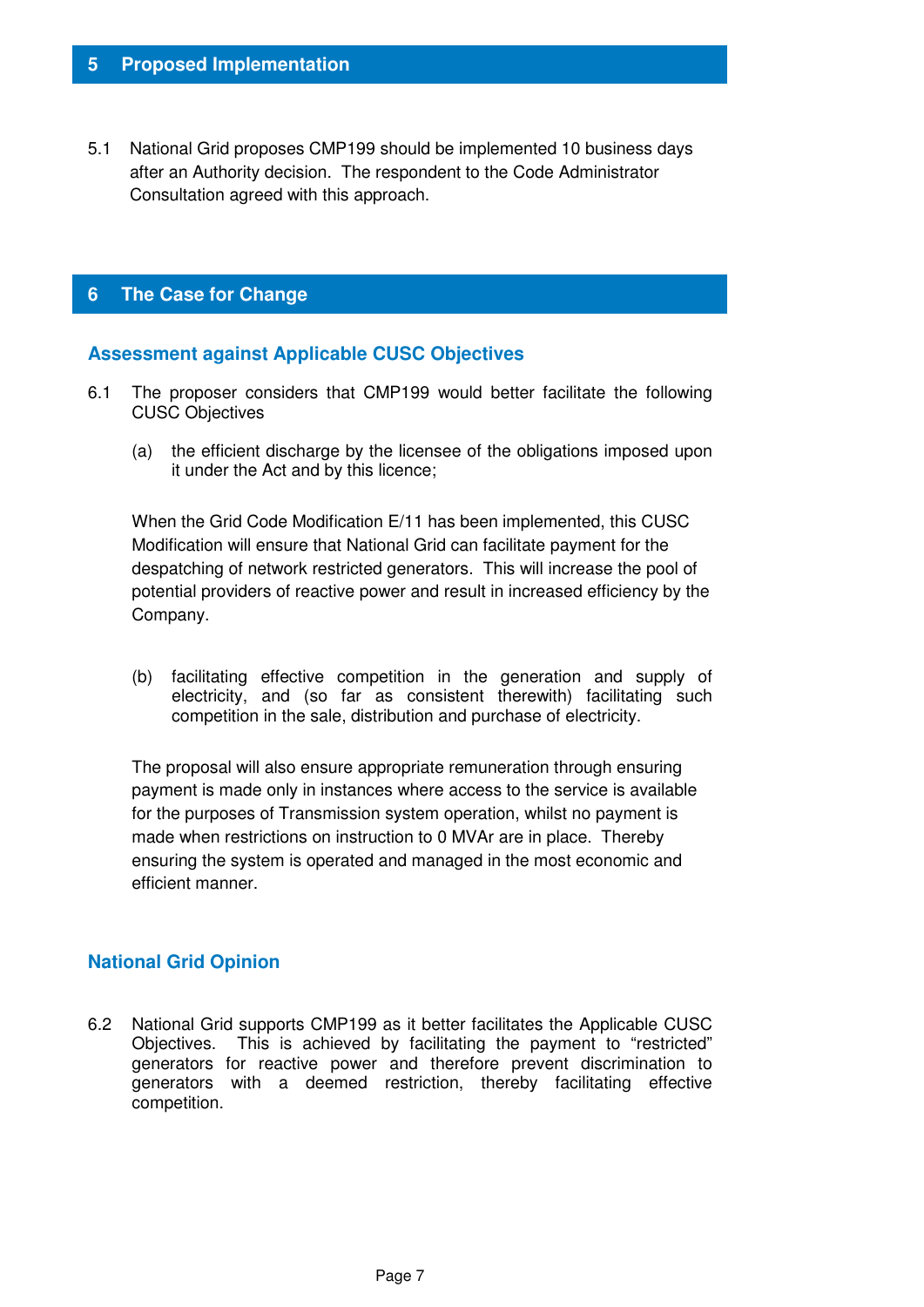7.1 Only 1 response was received to the Code Administrator Consultation for CMP199. The following table provides a summary of the response received.

| No. | Respondent        | Support?                      | <b>Further Comments</b>                    |
|-----|-------------------|-------------------------------|--------------------------------------------|
|     | <b>EDF</b> Energy | Yes on the basis that         | • Believes that CMP199 better facilitates  |
|     |                   | <b>Grid Code Modification</b> | applicable CUSC objective (a) and (b)      |
|     |                   | E11 is implemented            | • Ensures payment to restricted generators |
|     |                   |                               | for reactive power better facilitating     |
|     |                   |                               | competition                                |
|     |                   |                               | Increases the pool of generators that      |
|     |                   |                               | can provide reactive power                 |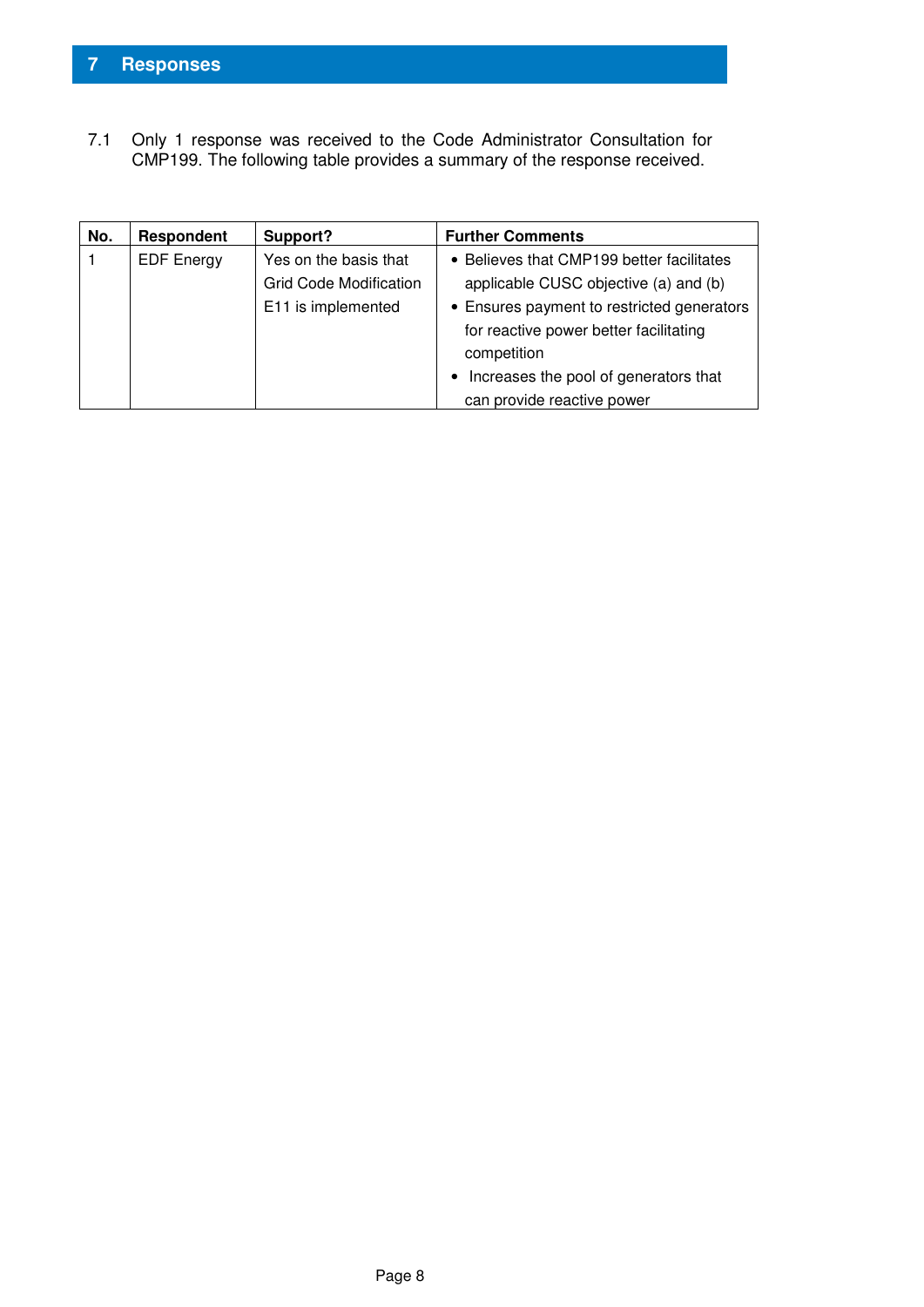| <b>CUSC Modification Proposal Form</b>                                                                                                                                                                                                                                                                                                                                                                                                                                                                           | <b>CMP199</b> |  |
|------------------------------------------------------------------------------------------------------------------------------------------------------------------------------------------------------------------------------------------------------------------------------------------------------------------------------------------------------------------------------------------------------------------------------------------------------------------------------------------------------------------|---------------|--|
|                                                                                                                                                                                                                                                                                                                                                                                                                                                                                                                  |               |  |
| Title of the CUSC Modification Proposal: (mandatory by Proposer)                                                                                                                                                                                                                                                                                                                                                                                                                                                 |               |  |
| <b>Reactive Despatch Network Restrictions</b>                                                                                                                                                                                                                                                                                                                                                                                                                                                                    |               |  |
| Submission Date (mandatory by Proposer)                                                                                                                                                                                                                                                                                                                                                                                                                                                                          |               |  |
| 18 August 2011                                                                                                                                                                                                                                                                                                                                                                                                                                                                                                   |               |  |
| Description of the CUSC Modification Proposal (mandatory by Proposer)                                                                                                                                                                                                                                                                                                                                                                                                                                            |               |  |
| This modification proposal is a consequential change from the Grid Code Modification E/11<br>(Reactive Despatch Network Restrictions) which introduces a new definition of a "Reactive<br>Despatch to Zero MVAr Network Restriction" to allow National Grid to despatch such<br>restricted generators providing they can provide zero MVAr.                                                                                                                                                                      |               |  |
| This CUSC Modification Proposal aligns the CUSC with the Grid Code to allow payments to<br>generators which have a reactive despatch restriction in place whereby they will be paid<br>accordingly if have been despatched by National Grid.                                                                                                                                                                                                                                                                     |               |  |
| Description of Issue or Defect that CUSC Modification Proposal seeks to Address: (mandatory by<br>Proposer)                                                                                                                                                                                                                                                                                                                                                                                                      |               |  |
| Currently the Grid Code definition for generator "Reactive Despatch Network Restriction"<br>means that any generator that cannot meet the full reactive range is subject to a network<br>restriction. This includes generators which cannot reach the extremities of the range, i.e. they<br>may only be able to provide 90% of the specified range. As a consequence, National Grid<br>cannot despatch such generators for reactive power, limiting the overall number of generators<br>that can be despatched. |               |  |
| To address this issue, the Grid Code Modification E/11 proposed to allow the despatching of<br>network restricted generators by adding in a new definition of a "Reactive Despatch to Zero                                                                                                                                                                                                                                                                                                                       |               |  |

**MVAr Network Restriction" to include only those generators which cannot provide 0 MVAr. The consultation for E/11 was published on 11 July 2011 and closed on 08 August 2011 whereby 3 responses were received which were fully supportive of the modification.** 

**Currently the CUSC prohibits any payments to generators which are deemed to have a Reactive Despatch Network Restriction in place. By aligning the CUSC with the new proposed Grid Code definition this will then allow payments to be made to generators which can provide zero MVAr even if they have a wider Reactive Despatch Network Restriction.** 

**The key defect is that the CUSC definition for reactive despatch network restrictions will not**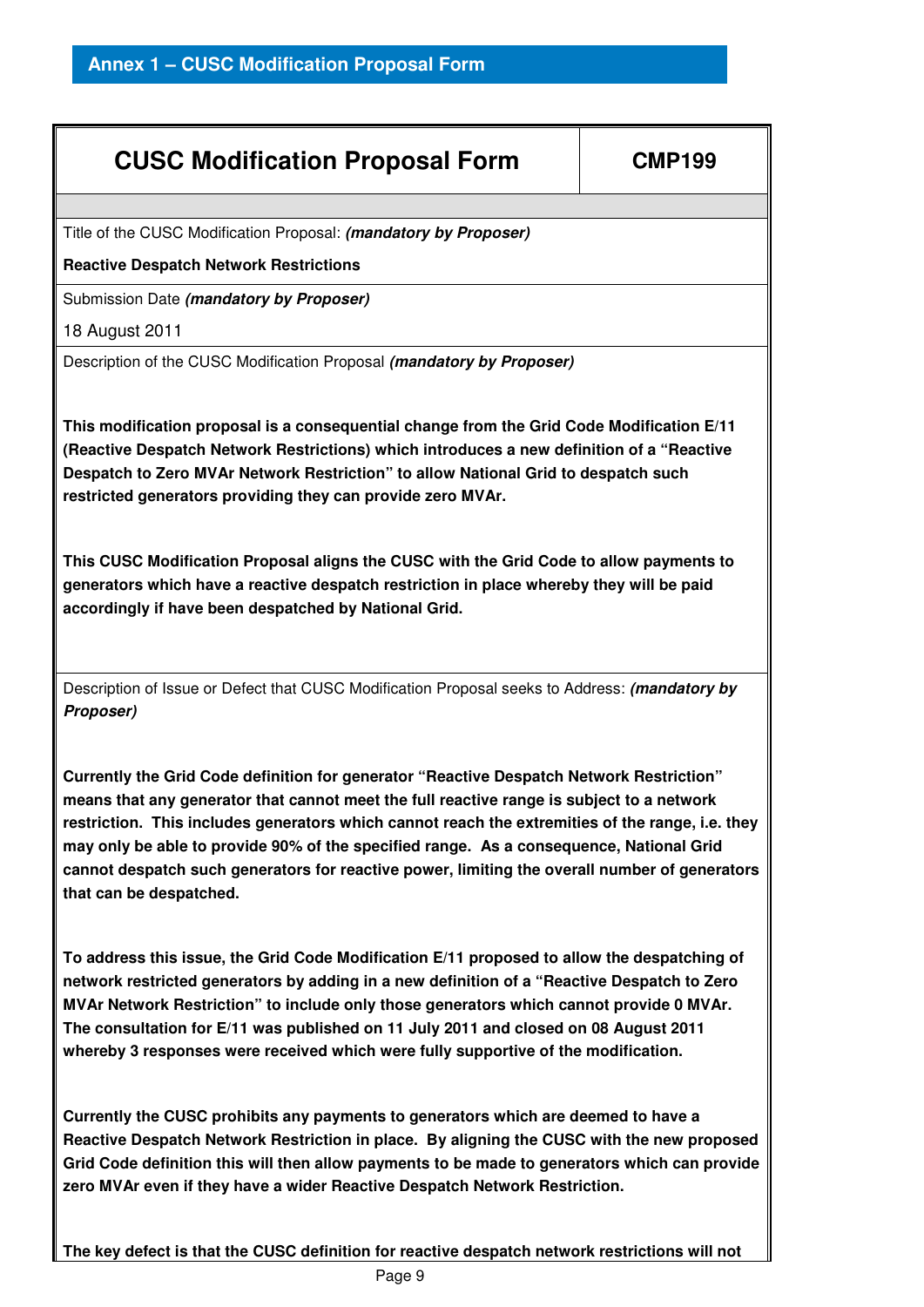| align with the Grid Code definition if E/11 is implemented. This modification proposal does<br>not discuss the merits of whether the despatching of restricted generators should be allowed<br>as this is covered in the Grid Code Modification E/11. |  |  |  |
|-------------------------------------------------------------------------------------------------------------------------------------------------------------------------------------------------------------------------------------------------------|--|--|--|
| For information the E/11 consultation can be found on the following link:                                                                                                                                                                             |  |  |  |
| http://www.nationalgrid.com/uk/Electricity/Codes/gridcode/consultationpapers/                                                                                                                                                                         |  |  |  |
| Impact on the CUSC (this should be given where possible)                                                                                                                                                                                              |  |  |  |
| Changes are proposed to the following sections of the CUSC:                                                                                                                                                                                           |  |  |  |
| Section 11 - Definitions<br>Schedule 3 - Appendix 1<br>Schedule 3 - Appendix 2                                                                                                                                                                        |  |  |  |
| Do you believe the CUSC Modification Proposal will have a material impact on Greenhouse                                                                                                                                                               |  |  |  |
| Gas Emissions? Yes/No (assessed in accordance with Authority Guidance - see guidance notes for<br>website link)                                                                                                                                       |  |  |  |
| No                                                                                                                                                                                                                                                    |  |  |  |
| Impact on Core Industry Documentation. Please tick the relevant boxes and provide<br>any supporting information (this should be given where possible)                                                                                                 |  |  |  |
| <b>BSC</b>                                                                                                                                                                                                                                            |  |  |  |
| <b>Grid Code</b>                                                                                                                                                                                                                                      |  |  |  |
| <b>STC</b>                                                                                                                                                                                                                                            |  |  |  |
| Other                                                                                                                                                                                                                                                 |  |  |  |
| (please specify)                                                                                                                                                                                                                                      |  |  |  |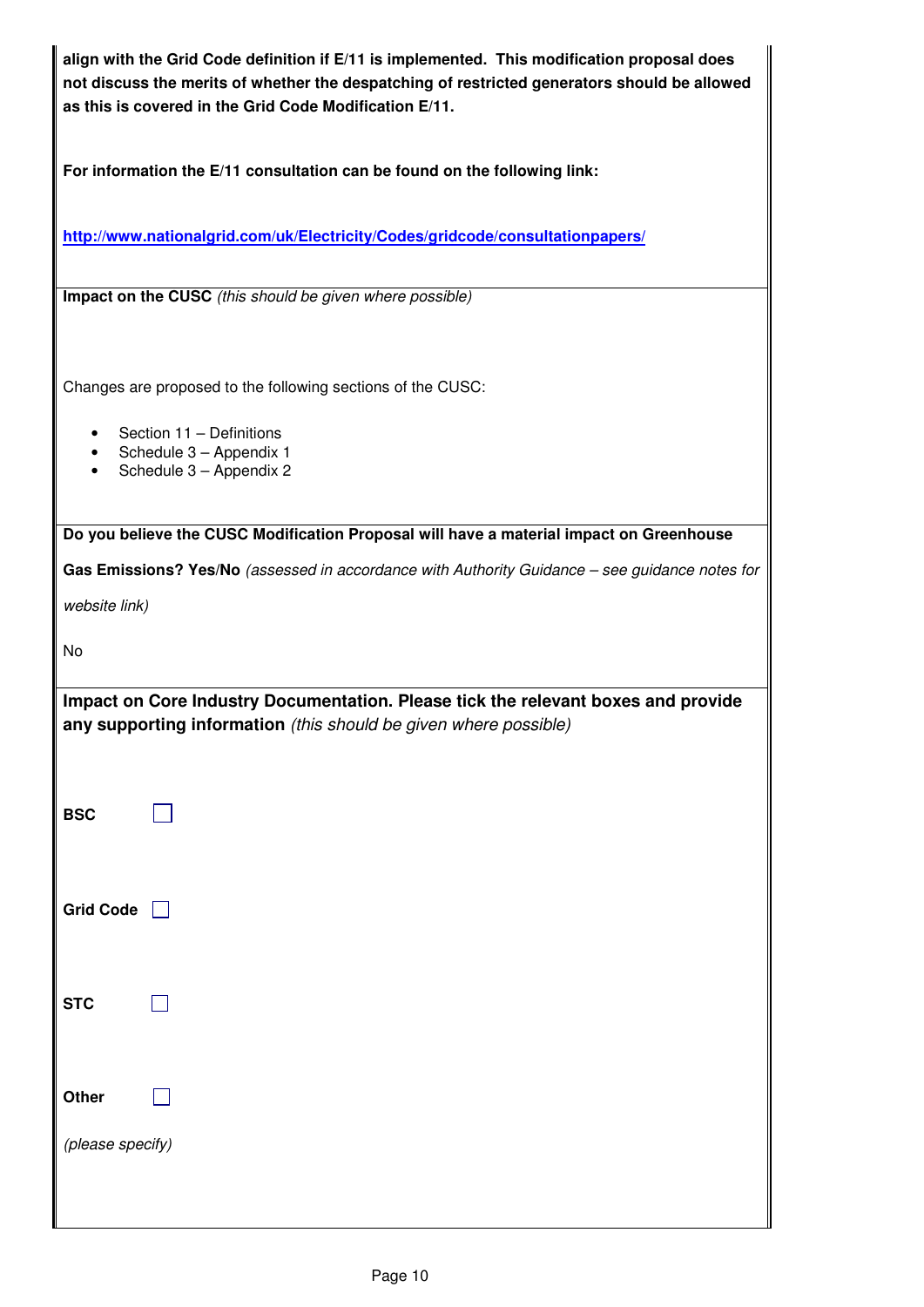**Urgency Recommended: Yes / No** (optional by Proposer) No

**Justification for Urgency Recommendation** (mandatory by Proposer if recommending progression as an Urgent Modification Proposal)

**Self-Governance Recommended: Yes / No** (mandatory by Proposer) No

**Justification for Self-Governance Recommendation** (Mandatory by Proposer if recommending progression as Self-governance Modification Proposal)

**Should this CUSC Modification Proposal be considered exempt from any ongoing Significant Code Reviews?** (Mandatory by Proposer in order to assist the Panel in deciding whether a Modification Proposal should undergo a SCR Suitability Assessment) There is currently an SCR on electricity transmission charging under TransmiT which will focus on the options for potential changes to the TNUoS charging Arrangements.

This CUSC Modification Proposal does not relate to this scope of work under the SCR and so should be exempt.

**Impact on Computer Systems and Processes used by CUSC Parties:** (this should be given where possible) **None** 

**Details of any Related Modification to Other Industry Codes** (where known):

**Grid Code Modification E/11 has been raised which proposes to add a new definition of a Reactive Despatch to Zero MVAr Network Restriction to include only those generators which cannot provide 0 MVAr. The Modification will be sent to the Authority shortly for a decision. If E/11 is implemented this CUSC Modification Proposal aims to align the CUSC with the new definition of a reactive despatch network restriction from the Grid Code.** 

Justification for CUSC Modification Proposal with Reference to Applicable CUSC Objectives: **(mandatory by proposer)**

Please tick the relevant boxes and provide justification:

 $\boxtimes$  (a) the efficient discharge by The Company of the obligations imposed upon it by the Act **and the Transmission Licence** 

Assuming that the Grid Code Modification E/11 will be implemented, this CUSC Modification will ensure that National Grid can facilitate payment for the despatching of network restricted generators. This will increase the pool of potential providers of reactive power and result in increased efficiency by the Company.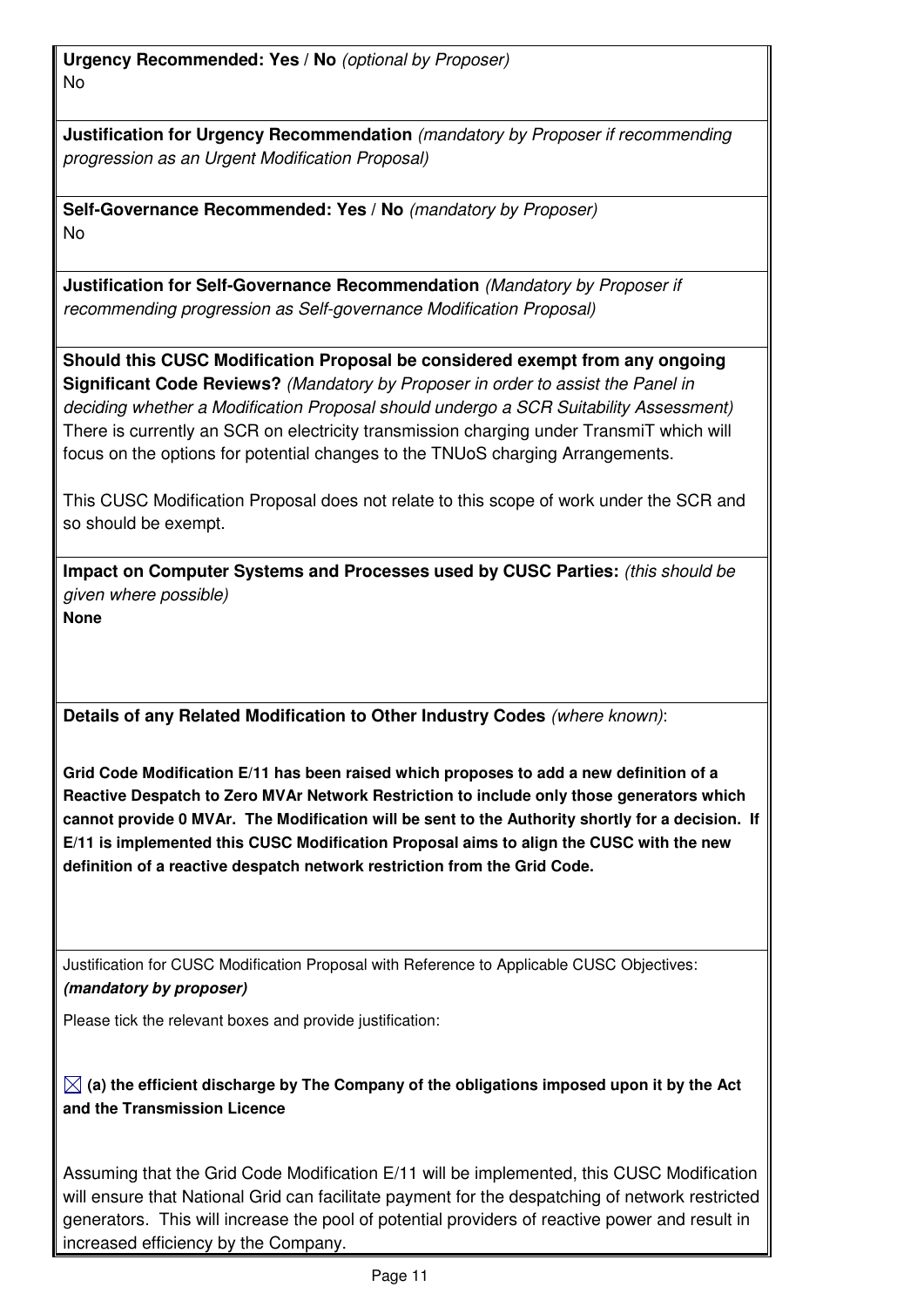**The proposal will also ensure appropriate remuneration through ensuring payment is made only in instances where access to the service is available for the purposes of Transmission system operation, whilst no payment is made when restrictions on instruction to 0 MVAr are in place. Thereby ensuring the system is operated and managed in the most economic and efficient manner**

 $\boxtimes$  (b) facilitating effective competition in the generation and supply of electricity, and (so far **as consistent therewith) facilitating such competition in the sale, distribution and purchase of electricity.** 

**This modification will facilitate the payment to "restricted" generators for reactive power and therefore prevent discrimination to generators with a deemed restriction, thereby facilitating effective competition.** 

These are defined within the National Grid Electricity Transmission plc Licence under Standard Condition C10, paragraph 1

| <b>Details of Proposer:</b><br>(Organisation Name)                                                                                       | National Grid Electricity Transmission Plc                                                                        |
|------------------------------------------------------------------------------------------------------------------------------------------|-------------------------------------------------------------------------------------------------------------------|
| Capacity in which the CUSC<br>Modification Proposal is being proposed:<br>(i.e. CUSC Party, BSC Party or<br>"National Consumer Council") | <b>CUSC Party</b>                                                                                                 |
| Details of Proposer's<br><b>Representative:</b><br>Name:<br>Organisation:<br>Telephone Number:<br>Email Address:                         | <b>Steven Lam</b><br><b>National Grid Electricity Transmission Plc</b><br>01926 653534<br>Steven.lam@uk.ngrid.com |
| <b>Details of Representative's</b><br>Alternate:<br>Name:<br>Organisation:<br>Telephone Number:<br>Email Address:                        | Alex Thomason<br><b>National Grid Electricity Transmission Plc</b><br>01926 656379<br>Alex.thomason@uk.ngrid.com  |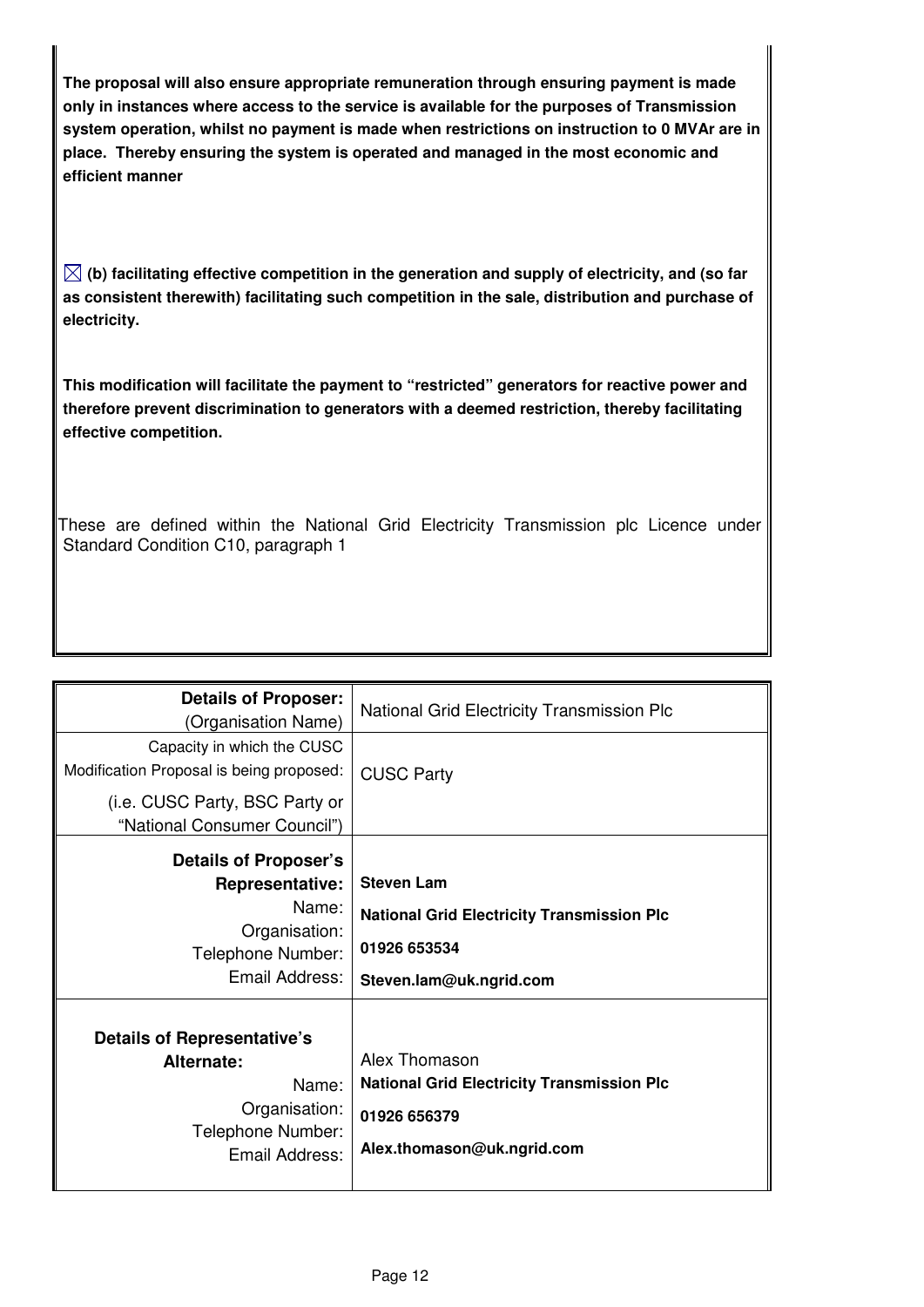Annex 1 Proposed Legal Text to the CUSC

#### **Annex 1 - Proposed Legal text to the CUSC**

#### **CUSC SCHEDULE 3**

#### **APPENDIX 1**

- 7.1.1 **Obligatory Reactive Power Service**
- 7.1.2  **Default Payment Arrangements**
	- Y = 1, except that Y shall be 0 in all **Settlement Periods** from and including that in which the **BM Unit** is affected by a **Reactive Despatch to Zero Mvar Network Restriction** until (and including) the **Settlement Period**  in which notification is given to **The Company** pursuant to the **Grid Code** that such **Reactive Despatch to Zero Mvar Network Restriction** is no longer affecting that **BM Unit**

#### **CUSC SCHEDULE 3**

#### **Appendix 2**

Obligatory Reactive Power Service and Enhanced Reactive Power Services – Market Payment Mechanism

(e) the **BM Unit** is affected by a **Reactive Despatch to Zero Mvar Network Restriction** until (and including) the **Settlement Period** in which notification is given to **The Company** pursuant to the **Grid Code** that such **Reactive Despatch to Zero Mvar Network Restriction** is no longer affecting that **BM Unit** 

#### **SECTION 11**

#### **"Reactive Despatch to Zero Mvar Network Restriction"**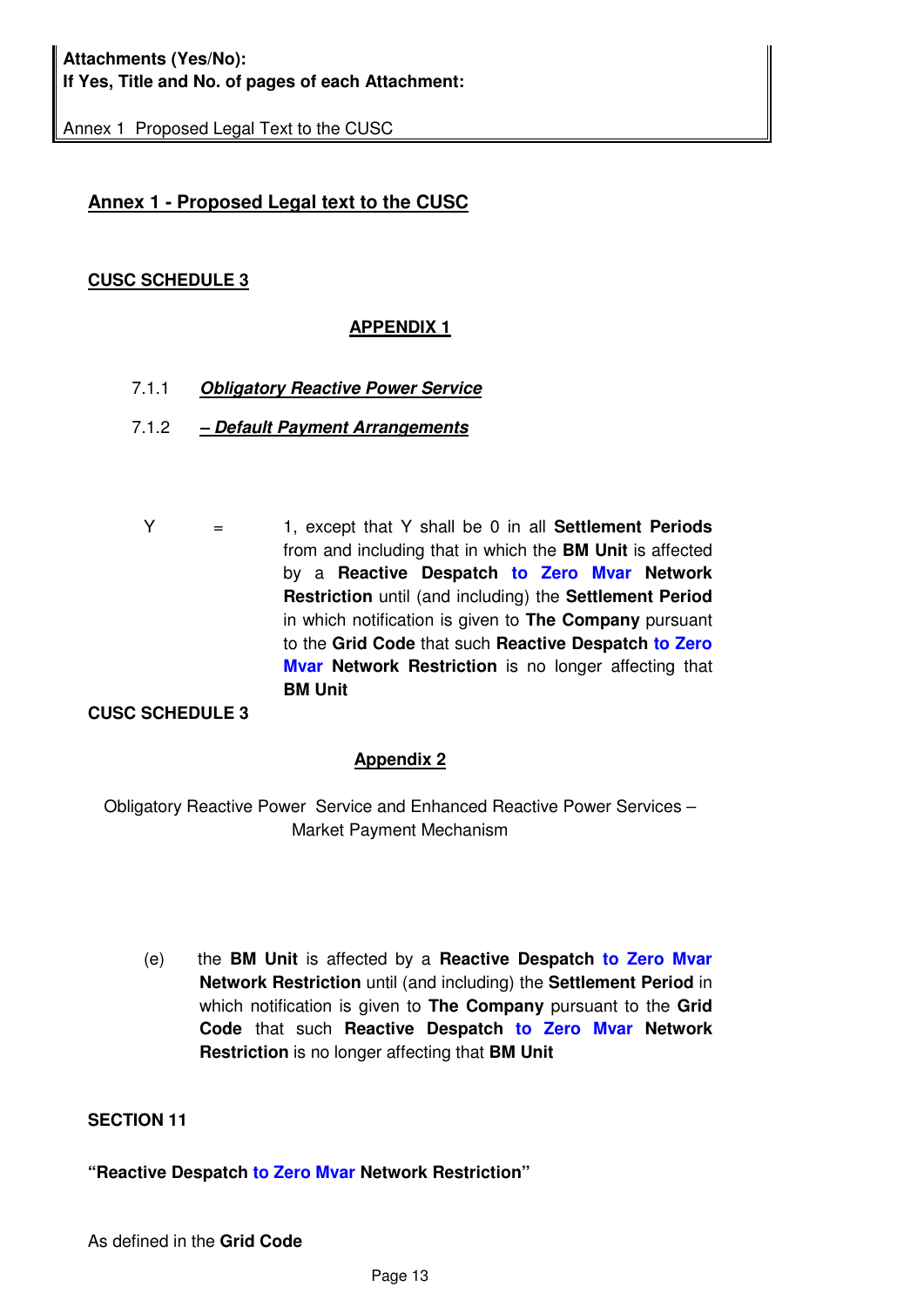#### **CUSC SCHEDULE 3**

#### **APPENDIX 1**

- 7.1.3 **Obligatory Reactive Power Service**
- 7.1.4  **Default Payment Arrangements**
	- Y = 1, except that Y shall be 0 in all **Settlement Periods** from and including that in which the **BM Unit** is affected by a **Reactive Despatch to Zero Mvar Network Restriction** until (and including) the **Settlement Period**  in which notification is given to **The Company** pursuant to the **Grid Code** that such **Reactive Despatch to Zero Mvar Network Restriction** is no longer affecting that **BM Unit**

#### **CUSC SCHEDULE 3**

#### **Appendix 2**

Obligatory Reactive Power Service and Enhanced Reactive Power Services – Market Payment Mechanism

(e) the **BM Unit** is affected by a **Reactive Despatch to Zero Mvar Network Restriction** until (and including) the **Settlement Period** in which notification is given to **The Company** pursuant to the **Grid Code** that such **Reactive Despatch to Zero Mvar Network Restriction** is no longer affecting that **BM Unit** 

#### **SECTION 11**

**"Reactive Despatch to Zero Mvar Network Restriction"** 

As defined in the **Grid Code**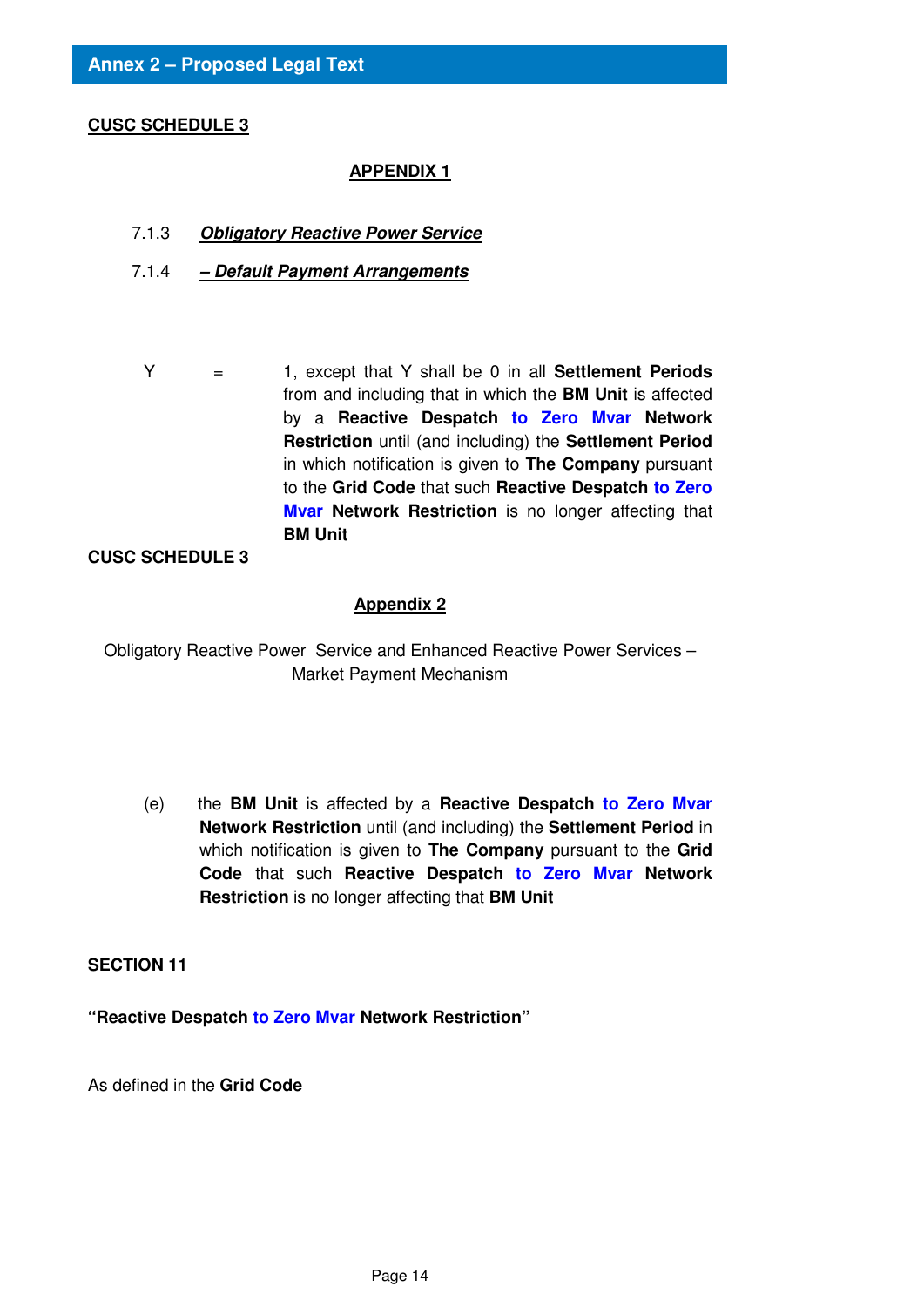#### **Annex 3 – Code Administrator Consultation Response**

This section contains the 1 response to the Code Administrator Consultation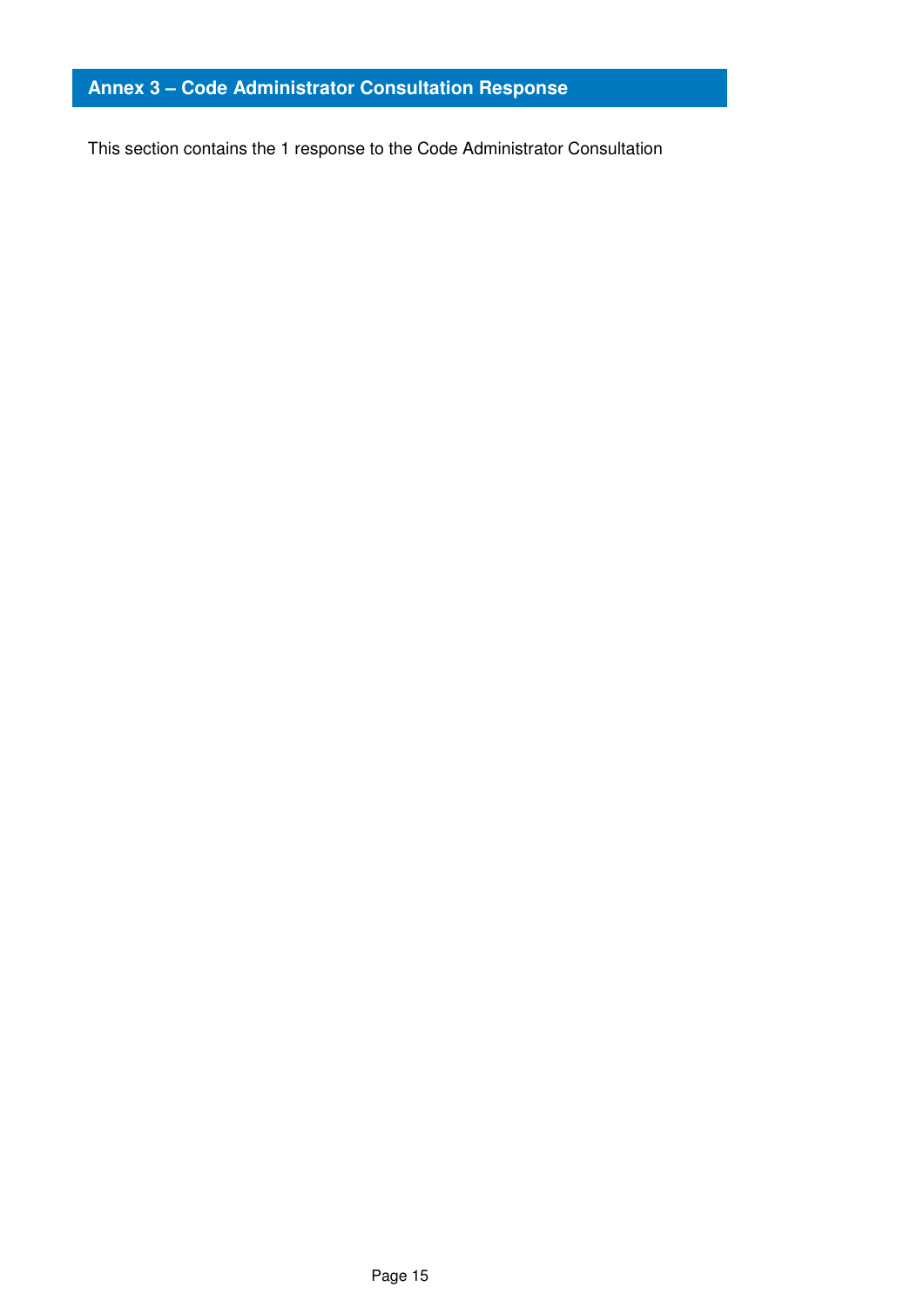#### **CMP199 – Reactive Despatch Network Restrictions**

Industry parties are invited to respond to this consultation expressing their views and supplying the rationale for those views, particularly in respect of any specific questions detailed below.

Please send your responses by **03 October 2011** to cusc.team@uk.ngrid.com Please note that any responses received after the deadline or sent to a different email address may not receive due consideration by the CUSC Modifications Panel when it makes its recommendation to the Authority

Any queries on the content of the consultation should be addressed to Steve Lam at Steven.lam@uk.ngrid.com.

These responses will be included in the Final CUSC Modification Report which is submitted to the CUSC Modifications Panel.

| <b>Respondent:</b>                                                                                                                                 | Hannah McKinney<br>T - +44 (0)203 126 2652<br>M-+44(0)787 511 3674<br>Email: Hannah.mckinney@edfenergy.com                                                                                                                                                                                                                                                                                                                                                                                |  |
|----------------------------------------------------------------------------------------------------------------------------------------------------|-------------------------------------------------------------------------------------------------------------------------------------------------------------------------------------------------------------------------------------------------------------------------------------------------------------------------------------------------------------------------------------------------------------------------------------------------------------------------------------------|--|
| <b>Company Name:</b>                                                                                                                               | <b>EDF Energy</b>                                                                                                                                                                                                                                                                                                                                                                                                                                                                         |  |
| Do you believe that the<br>modification proposal better<br>facilitates the Applicable<br><b>CUSC Objectives? Please</b><br>include your reasoning. | For reference, the Applicable CUSC Objectives are:<br>Yes – on the basis that Grid Code modification E11 is<br>implemented we believe that the CUSC modification proposal CMP<br>199 facilitates the relevant objectives as below :                                                                                                                                                                                                                                                       |  |
|                                                                                                                                                    | (a) the efficient discharge by the licensee of the obligations<br>imposed upon it under the Act and by this licence;<br>If passed, CMP199 would ensure that National Grid can facilitate<br>payment for the despatching of network restricted generators.<br>This change could increase the available pool of generators that<br>provide reactive power which should aid<br>increased<br>can<br>transmission system stability and security.<br>and                                        |  |
|                                                                                                                                                    | (b) facilitating effective competition in the generation and supply<br>of electricity, and (so far as consistent therewith) facilitating such<br>competition in the sale, distribution and purchase of electricity.<br>If passed, CMP199 would ensure there is payment to "restricted"<br>CMP199 would therefore<br>generators for reactive power.<br>effectively prevent possible discrimination to generators with a<br>deemed restriction - better facilitating effective competition. |  |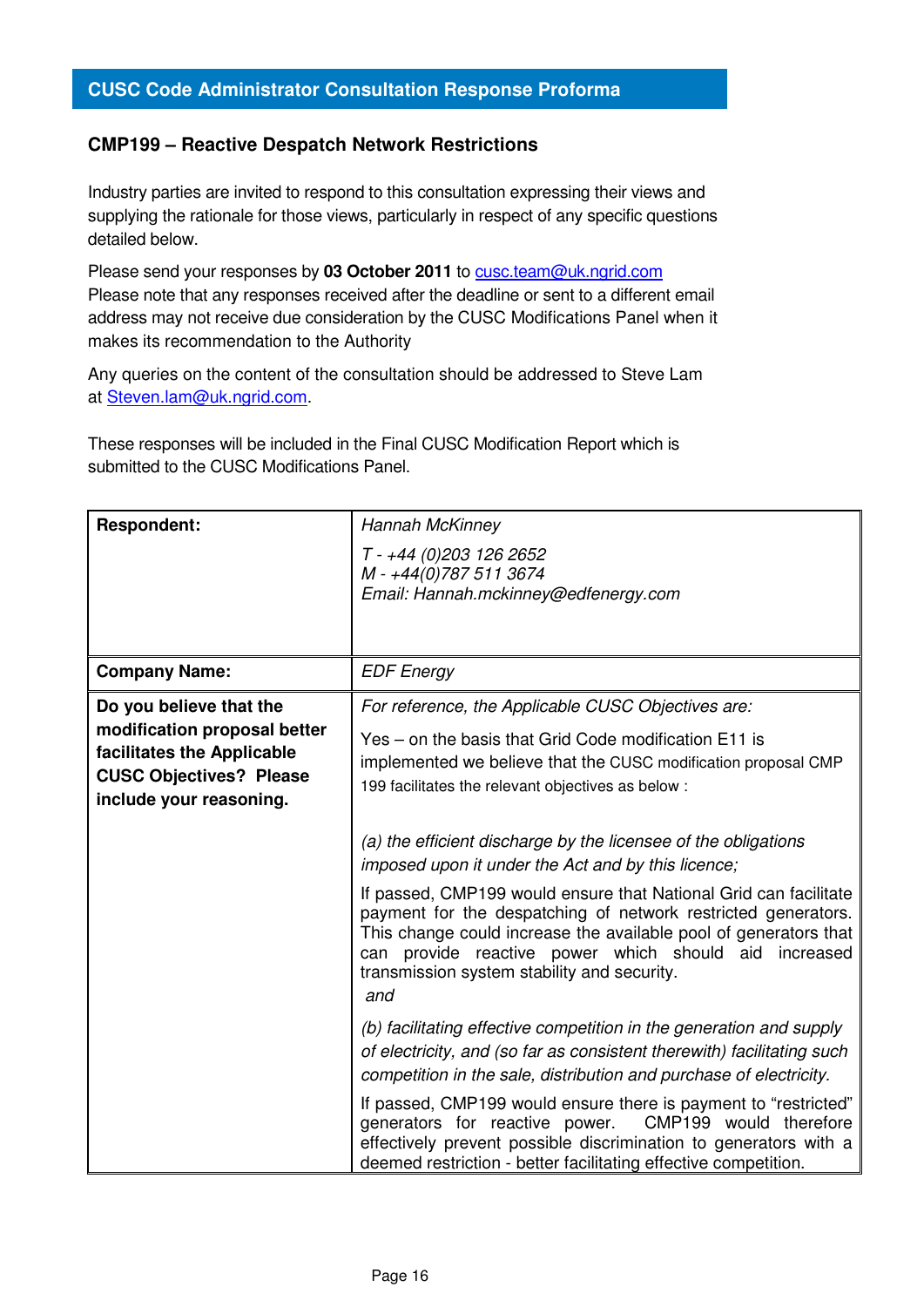| Do you support the proposed        | Yes, this modification principally provides necessary consistency   |  |
|------------------------------------|---------------------------------------------------------------------|--|
| implementation approach? If        | and clarification across the codes by amending the CUSC             |  |
| not, please state why and          | definition for reactive despatch network restrictions which         |  |
| provide an alternative             | currently would not align with the Grid Code definition, if E/11 is |  |
| suggestion where possible.         | implemented.                                                        |  |
| Do you have any other<br>comments? | We have no additional comments at this time.                        |  |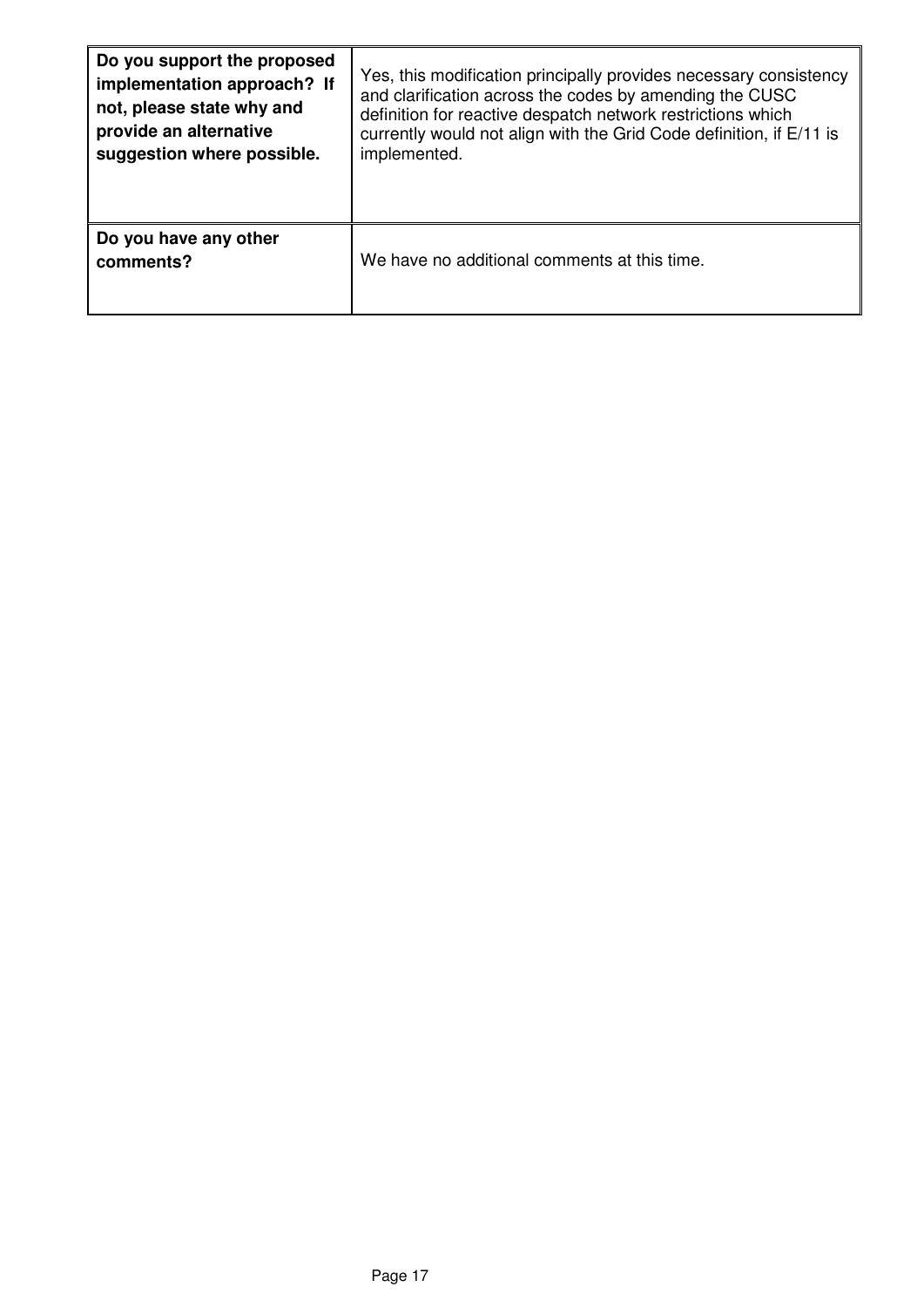#### **Annex 4 – Grid Code Modification E/11 Authority Decision Letter**

This section contains the Authority decision letter for the Grid Code Modification E/11: Reactive Despatch Network Restrictions.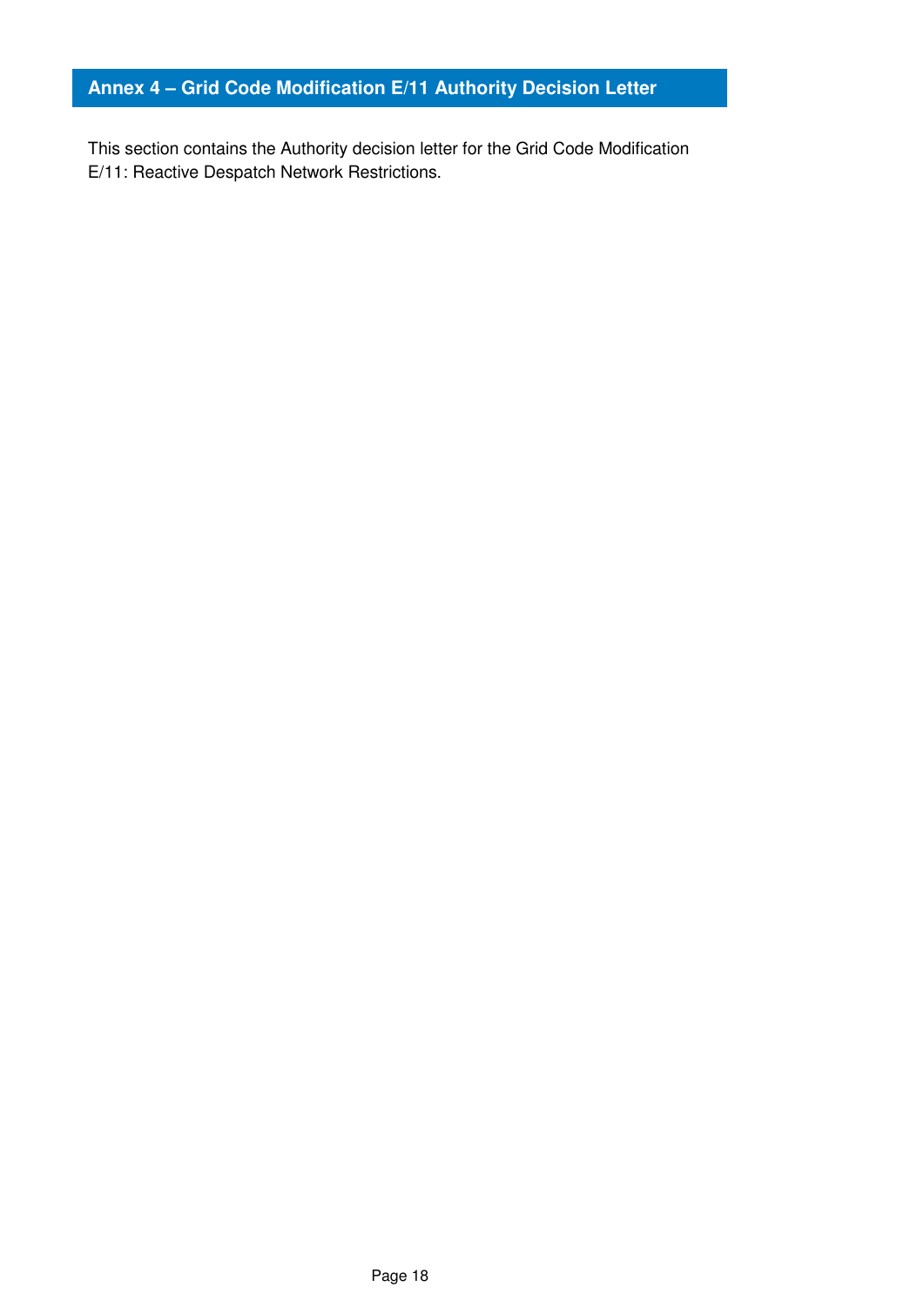

| Change proposal:     | Grid Code E/11: Reactive Despatch Network<br><b>Restrictions</b>                                     |                         |                            |  |
|----------------------|------------------------------------------------------------------------------------------------------|-------------------------|----------------------------|--|
| Decision:            | The Authority <sup>1</sup> directs that the proposed change to the Grid<br>Code <sup>2</sup> be made |                         |                            |  |
| Target audience:     | National Grid Electricity Transmission PLC (NGET), Grid Code<br>users and other interested parties   |                         |                            |  |
| Date of publication: | 10 October 2011                                                                                      | Implementation<br>Date: | To be confirmed by<br>NGET |  |

#### **Background to the change proposal**

A generator connected to a Distribution Network Operator's (DNO) network (an embedded generator), may be restricted by the DNO in the reactive power services it can despatch. This restriction is known in the Grid Code as a Reactive Despatch Network Restriction. Where a restriction applies, both the generator and the relevant DNO must notify NGET of the existence of the restriction<sup>3</sup>. As a result, NGET cannot instruct a restricted embedded generator to despatch reactive power services which it could use to assist it with balancing of the National Electricity Transmission System (NETS).

In December 2009, the Authority approved an amendment to the CUSC (CAP169 Working Group Alternative Amendment (WGAA) 3) and a consequential Grid Code change E/09<sup>4</sup> to take effect in March 2010. Amongst other things, one of the impacts of these changes means that the current Grid Code definition of Reactive Despatch Network Restriction provides that generators that cannot despatch across the full MVAr range<sup>5</sup> are classed as under restriction and cannot be instructed by NGET to despatch.

Some embedded generators operating under a restriction imposed by the relevant DNO may be able to despatch to 0 MVAr outside of the restriction but not across the full MVAr range and therefore have the capability to provide a limited reactive power service. In NGET's view, the current broad definition of Reactive Despatch Network Restriction in the Grid Code limits its ability to instruct all the restricted embedded generation that could assist it with balancing the NETS in an efficient and economic way. Separately, NGET is also unable to make payments to these generators under the CUSC, proportionate to the metered output of the reactive service they can provide.

A wider review of all reactive power service provision and the associated payments for providing the service by NGET is currently underway.

<sup>4</sup> More information about CAP169 is available on NGET's website:

 $\overline{a}$ 

[http://www.nationalgrid.com/uk/Electricity/Codes/systemcode/amendments/amendment\\_archive/.](http://www.nationalgrid.com/uk/Electricity/Codes/systemcode/amendments/amendment_archive/) More information about E/09 is available on NGET's website:

[http://www.nationalgrid.com/uk/Electricity/Codes/gridcode/consultationpapers/2009/.](http://www.nationalgrid.com/uk/Electricity/Codes/gridcode/consultationpapers/2009/)

 $1$  The terms 'the Authority', 'Ofgem' and 'we' are used interchangeably in this document. Ofgem is the Office of the Gas and Electricity Markets Authority.

 $2$ This document is notice of the reasons for this decision as required by section 49A of the Electricity Act 1989. <sup>3</sup> Grid Code PC.A.3.2.2 (c) (ii) sets out the obligation on the DNO, to be communicated through Data

Registration Code (DRC) Schedule 11 (Embedded Generation Data). The obligation on the generator is set out in Grid Code Operating Code (OC) 2 Appendix 1.

<sup>&</sup>lt;sup>5</sup> The steady state tolerance on reactive power transfers to and from the NETS is measured in MVAr (Mega Voltampere reactive).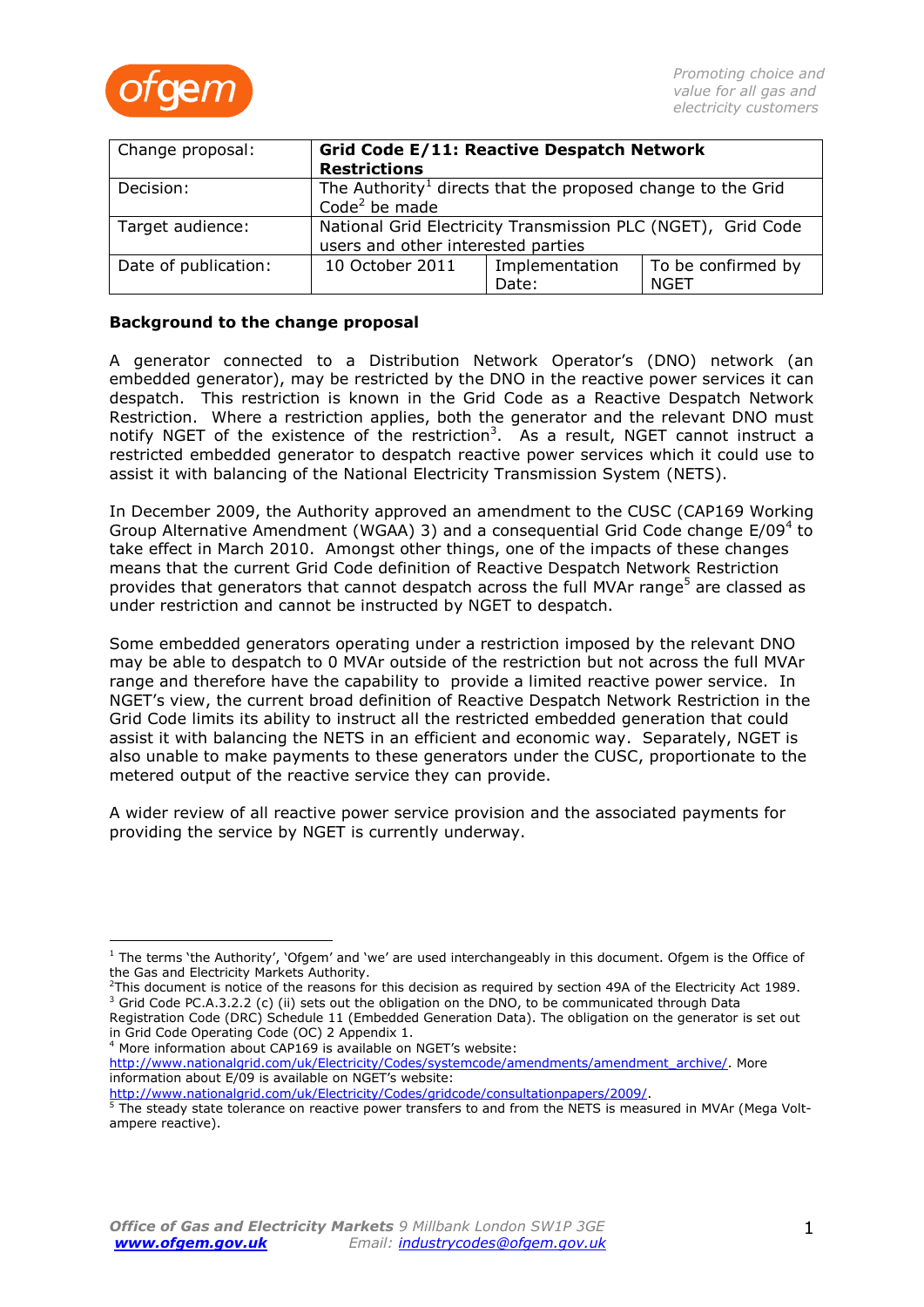#### **The change proposal**

Grid Code change E/11 was initially raised by NGET at the Grid Code Review Panel (GCRP) in November 2010. The GCRP agreed that the proposal should be developed by the Balancing Services Standing Group (BSSG) before it was formally raised. The BSSG agreed that a change was required to the Grid Code to address the technical issues of the proposal and a separate CUSC modification<sup>6</sup> to address commercial aspects. The GCRP agreed with NGET that a formal proposal should be raised.

E/11 would amend the definition of Reactive Despatch Network Restriction in the Grid Code to those instances of a DNO network restriction where NGET cannot despatch generators to 0 MVAr and introduce a new definition of Reactive Despatch to Zero MVAr Network Restriction to allow those generators able to despatch to 0 MVAr to be instructed by NGET. Otherwise, and as discussed in the Authority's decision on CAP169, there would be a risk that NGET would instruct the despatch of generators which could contribute to ineffective balancing actions and incur unnecessary additional system costs to other users.

#### **NGET's recommendation**

In NGET's view, the ability to instruct more generators would assist in its balancing of the transmission system, thereby better facilitating Grid Code objectives (i), (ii) and (iii). The proposal would allow NGET to source reactive power services from appropriate generation which would contribute to efficient and economic operation of the transmission system, increased security and stability of the transmission system and benefit competition in the provision of reactive power services.

#### **The Authority's decision**

The Authority has considered the issues raised by the change proposal and in the final Report dated 5 September 2011. The Authority has considered and taken into account the responses to NGET's consultation on the change proposal which are included in the final Report<sup>7</sup>. The Authority has concluded that:

- 1. implementation of the change proposal will better facilitate the achievement of the objectives of the Grid Code<sup>8</sup>; and
- 2. approving the change is consistent with the Authority's principal objective and statutory duties<sup>9</sup>.

#### **Reasons for the Authority's decision**

We agree with NGET and the respondents to the E/11 consultation that the proposal would better facilitate the Grid Code objectives. We state our views against each objective below.

 $7$  Grid Code proposals, final reports and representations can be viewed on NGET's website at: <http://www.nationalgrid.com/uk/Electricity/Codes/gridcode/consultationpapers/>

<sup>6</sup> CUSC modification CMP199 was raised by NGET on 18 August 2011.

As set out in Standard Condition C14(1)(b) of NGET's Transmission Licence, see: [http://epr.ofgem.gov.uk/document\\_fetch.php?documentid=14343](http://epr.ofgem.gov.uk/document_fetch.php?documentid=14343)

<sup>&</sup>lt;sup>9</sup>The Authority's statutory duties are wider than matters which NGET must take into consideration and are detailed mainly in the Electricity Act 1989 as amended.